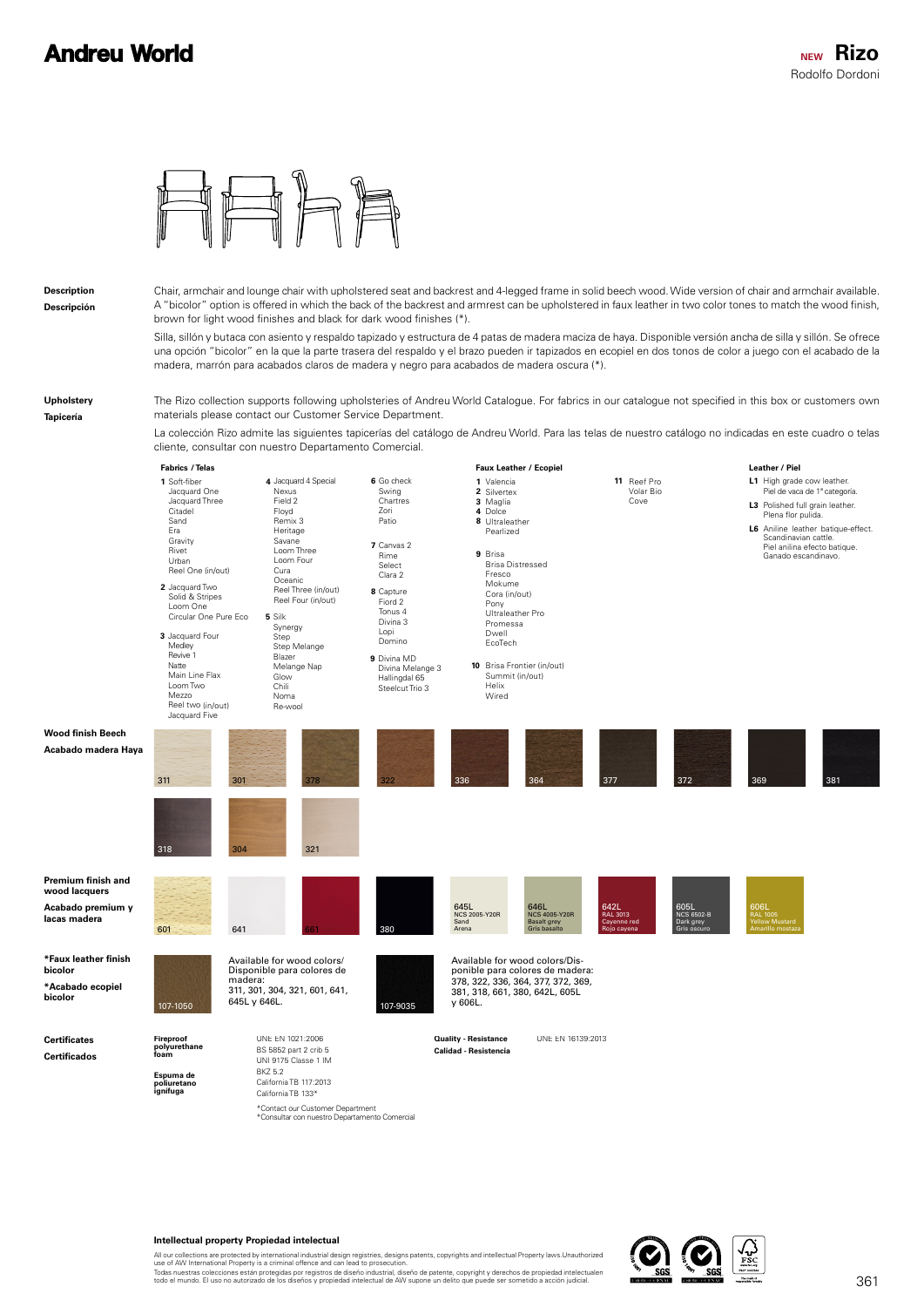|                                                                                                                                                                                                                                                                                                                                                                                                                                                                                                                               | <b>Andreu World</b>                                                                                                                                            |                                                                                    |               |           |                                                                                                                                                                                                                                                                                                                                                                                                                                                                                                                                                                                                                                                                                                                                                     |       |       |                |       |       |                                                                                                      |                               |                                       |                       |                                             | <b>Rizo</b>                                                   |  |
|-------------------------------------------------------------------------------------------------------------------------------------------------------------------------------------------------------------------------------------------------------------------------------------------------------------------------------------------------------------------------------------------------------------------------------------------------------------------------------------------------------------------------------|----------------------------------------------------------------------------------------------------------------------------------------------------------------|------------------------------------------------------------------------------------|---------------|-----------|-----------------------------------------------------------------------------------------------------------------------------------------------------------------------------------------------------------------------------------------------------------------------------------------------------------------------------------------------------------------------------------------------------------------------------------------------------------------------------------------------------------------------------------------------------------------------------------------------------------------------------------------------------------------------------------------------------------------------------------------------------|-------|-------|----------------|-------|-------|------------------------------------------------------------------------------------------------------|-------------------------------|---------------------------------------|-----------------------|---------------------------------------------|---------------------------------------------------------------|--|
| SI2040<br>31.75                                                                                                                                                                                                                                                                                                                                                                                                                                                                                                               | <b>NEW</b><br>21.50                                                                                                                                            |                                                                                    | 20.00<br>25   |           | Chair with upholstered seat and backrest and solid beech<br>wood frame. A "bicolor" option is offered in which the<br>back of the backrest can be upholstered in faux leather in<br>two color tones to match the wood finish, brown for light<br>wood finishes and black for dark wood finishes.<br>Silla con asiento y respaldo tapizado y estructura de ma-<br>dera maciza de haya. Opción "bicolor" en la parte trasera<br>del respaldo tapizada en ecopiel en dos tonos, combi-                                                                                                                                                                                                                                                                 |       |       |                |       |       |                                                                                                      | 1 units<br>10 units or more   | COM yards<br>per unit<br>0.75<br>0.75 | COL<br>sq.ft<br>16.25 |                                             | 口 8,25 Ft<br>$\frac{1}{2}$ 18 lbs<br>$\vert h \vert \times 1$ |  |
| <b>COM</b><br>COL                                                                                                                                                                                                                                                                                                                                                                                                                                                                                                             |                                                                                                                                                                |                                                                                    | $\infty$<br>2 | 3         | nados con los acabados de madera disponibles, marrón<br>para maderas claras y de color negro para maderas os-<br>curas.<br>7<br>8<br>4<br>5<br>6<br>9                                                                                                                                                                                                                                                                                                                                                                                                                                                                                                                                                                                               |       |       |                |       |       | 10                                                                                                   | 11                            | L1                                    | L2                    | L3<br>L <sub>6</sub>                        |                                                               |  |
| \$<br>859                                                                                                                                                                                                                                                                                                                                                                                                                                                                                                                     | 870                                                                                                                                                            | 880                                                                                | 892           | 901       | 918                                                                                                                                                                                                                                                                                                                                                                                                                                                                                                                                                                                                                                                                                                                                                 | 932   | 944   | 957            | 975   | 986   | 1,001                                                                                                | 1,018                         | 1,028                                 | 1,082                 | 1,173                                       | 1,423                                                         |  |
| Matte lacquered and<br><b>SERIE</b><br>premium upcharge<br>600<br>Incremento por lacado<br>82<br>mate y premium                                                                                                                                                                                                                                                                                                                                                                                                               |                                                                                                                                                                |                                                                                    |               |           |                                                                                                                                                                                                                                                                                                                                                                                                                                                                                                                                                                                                                                                                                                                                                     |       |       |                |       |       |                                                                                                      |                               |                                       |                       |                                             |                                                               |  |
| SO2041                                                                                                                                                                                                                                                                                                                                                                                                                                                                                                                        | <b>NEW</b><br>21.50                                                                                                                                            | 22.25                                                                              |               |           | Armchair with upholstered seat and backrest and solid<br>beech wood frame. Upholstered arm upcharge. A "bico-<br>lor" option is offered in which the back of the backrest<br>and armrest can be upholstered in faux leather in n two                                                                                                                                                                                                                                                                                                                                                                                                                                                                                                                |       |       |                |       |       | 1 units                                                                                              | COM yards<br>per unit<br>0.75 | COL<br>sq.ft<br>16.25                 | $\overline{h}$ x1     | 口 9,25 Ft<br>$20$ lbs                       |                                                               |  |
| color tones to match the wood finish, brown for light wood<br>finishes and black for dark wood finishes.<br>10 units or more<br>Sillón con asiento y respaldo tapizado y estructura de ma-<br>31.75<br>dera maciza de haya. Incremento por reposabrazos tapiza-<br>25<br>18.25<br>do. Opción "bicolor" en la parte trasera del respaldo y el<br>reposabrazos, tapizadas en ecopiel en dos tonos, combina-<br>dos con los acabados de madera disponibles, marrón para<br>maderas claras y de color negro para maderas oscuras. |                                                                                                                                                                |                                                                                    |               |           |                                                                                                                                                                                                                                                                                                                                                                                                                                                                                                                                                                                                                                                                                                                                                     |       |       |                |       |       | 0.75                                                                                                 |                               |                                       |                       |                                             |                                                               |  |
| COM                                                                                                                                                                                                                                                                                                                                                                                                                                                                                                                           | COL                                                                                                                                                            |                                                                                    | 2             | 3         | 4                                                                                                                                                                                                                                                                                                                                                                                                                                                                                                                                                                                                                                                                                                                                                   | 5     | 6     | 7              | 8     | 9     | 10                                                                                                   | 11                            | L1                                    | L2                    | L3                                          | L6                                                            |  |
| \$<br>991                                                                                                                                                                                                                                                                                                                                                                                                                                                                                                                     | 1,001                                                                                                                                                          | 1,011                                                                              | 1,022         | 1,034     | 1,047                                                                                                                                                                                                                                                                                                                                                                                                                                                                                                                                                                                                                                                                                                                                               | 1,061 | 1,077 | 1,089          | 1,104 | 1,119 | 1,131                                                                                                | 1,148                         | 1,158                                 | 1,211                 | 1,303                                       | 1,553                                                         |  |
| <b>SERIE</b><br>600<br><b>SI2042</b>                                                                                                                                                                                                                                                                                                                                                                                                                                                                                          | <b>NEW</b>                                                                                                                                                     | Matte lacquered and<br>premium upcharge<br>Incremento por lacado<br>mate y premium |               | 98        | Upholstered arm<br>upcharge<br>Incremento brazo<br>115<br>tapizado<br>Chair with upholstered seat and backrest with solid                                                                                                                                                                                                                                                                                                                                                                                                                                                                                                                                                                                                                           |       |       |                |       |       |                                                                                                      |                               |                                       |                       |                                             | 9,5 Ft                                                        |  |
| ଲ<br>31.75                                                                                                                                                                                                                                                                                                                                                                                                                                                                                                                    | 21.50                                                                                                                                                          | 22.75                                                                              | 18.25         |           | beech wood frame. Wide version. A "bicolor" option is<br>offered in which the back of the backrest can be upholste-<br>red in faux leather in two color tones to match the wood<br>finish, brown for light wood finishes and black for dark<br>wood finishes.<br>Silla con asiento y respaldo tapizado y estructura de ma-<br>dera maciza de haya. Versión ancha. Opción "bicolor" en<br>la parte trasera del respaldo tapizada en ecopiel en dos<br>tonos, combinados con los acabados de madera disponi-<br>bles, color marrón para maderas claras y de color negro<br>para maderas oscuras.                                                                                                                                                      |       |       |                |       |       |                                                                                                      | 1 units<br>10 units or more   | 19 lbs<br>$\overline{h}$ x1           |                       |                                             |                                                               |  |
| <b>COM</b>                                                                                                                                                                                                                                                                                                                                                                                                                                                                                                                    | COL                                                                                                                                                            | 1                                                                                  | 2             | 3         | 4                                                                                                                                                                                                                                                                                                                                                                                                                                                                                                                                                                                                                                                                                                                                                   | 5     | 6     | 7              | 8     | 9     | 10                                                                                                   | 11                            | L1                                    | L2                    | L3                                          | L <sub>6</sub>                                                |  |
| \$<br>911<br><b>SERIE</b><br>600                                                                                                                                                                                                                                                                                                                                                                                                                                                                                              | 923                                                                                                                                                            | 930<br>Matte lacquered and<br>premium upcharge<br>Incremento por lacado            | 944           | 954<br>82 | 968                                                                                                                                                                                                                                                                                                                                                                                                                                                                                                                                                                                                                                                                                                                                                 | 984   | 997   | 1,011          | 1,025 | 1,041 | 1,054                                                                                                | 1,068                         | 1,080                                 | 1,131                 | 1,225                                       | 1,475                                                         |  |
| SO2043<br>31.75                                                                                                                                                                                                                                                                                                                                                                                                                                                                                                               | <b>NEW</b><br>21.50                                                                                                                                            | mate y premium<br>25<br>ட்                                                         | 25.00         | 18.25     | Armchair with upholstered seat and backrest with solid<br>beech wood frame. Wide version. Upholstered arm upchar-<br>ge. A "bicolor" option is offered in which the back of the bac-<br>krest and armrest can be upholstered in faux leather in two<br>color tones to match the wood finish, brown for light wood<br>finishes and black for dark wood finishes.<br>Sillón con asiento y respaldo tapizado y estructura de madera<br>maciza de haya. Versión ancha. Incremento por reposabrazos<br>tapizado. Opción "bicolor" en la parte trasera del respaldo y<br>el reposabrazos, tapizadas en ecopiel en dos tonos, combi-<br>nados con los acabados de madera disponibles, marrón para<br>maderas claras y de color negro para maderas oscuras. |       |       |                |       |       | COM yards<br><b>COL</b><br>per unit<br>sq.ft<br>1 units<br>0.75<br>16.25<br>10 units or more<br>0.75 |                               |                                       |                       | 口 10,25 Ft<br>$21$ lbs<br>$\overline{h}$ x1 |                                                               |  |
| COM                                                                                                                                                                                                                                                                                                                                                                                                                                                                                                                           | COL                                                                                                                                                            | 1                                                                                  | 2             | 3         | 4                                                                                                                                                                                                                                                                                                                                                                                                                                                                                                                                                                                                                                                                                                                                                   | 5     | 6     | $\overline{7}$ | 8     | 9     | 10                                                                                                   | 11                            | L1                                    | L2                    | L3                                          | L <sub>6</sub>                                                |  |
| \$<br>1,047                                                                                                                                                                                                                                                                                                                                                                                                                                                                                                                   | 1,057                                                                                                                                                          | 1,070                                                                              | 1,078         | 1,091     | 1,104                                                                                                                                                                                                                                                                                                                                                                                                                                                                                                                                                                                                                                                                                                                                               | 1,120 | 1,133 | 1,148          | 1,163 | 1,177 | 1,191                                                                                                | 1,204                         | 1,217                                 | 1,267                 | 1,361                                       | 1,609                                                         |  |
| SERIE<br>600                                                                                                                                                                                                                                                                                                                                                                                                                                                                                                                  | Matte lacquered and<br>Upholstered arm<br>premium upcharge<br>upcharge<br>Incremento brazo<br>Incremento por lacado<br>98<br>115<br>tapizado<br>mate y premium |                                                                                    |               |           |                                                                                                                                                                                                                                                                                                                                                                                                                                                                                                                                                                                                                                                                                                                                                     |       |       |                |       |       |                                                                                                      |                               |                                       |                       |                                             |                                                               |  |